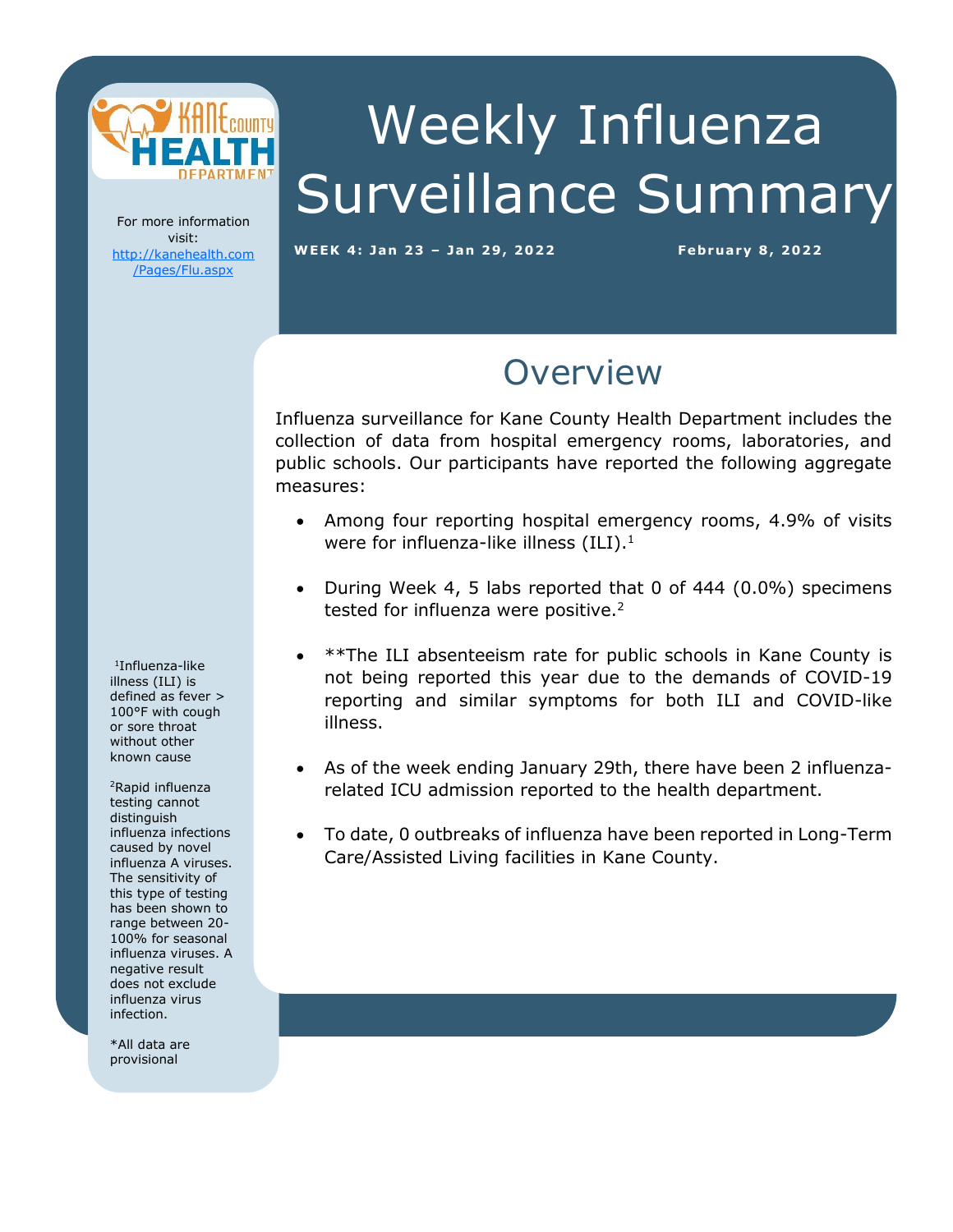## Emergency Room Visits

During Week 4, 4.9% of reported hospital emergency room visits were for influenza-like illness  $(III).<sup>1</sup>$ 

Each week, data for the 2021-22 season will be presented with data from the previous flu seasons to show the trend of ER visits for ILI over time.

Visits for influenza-like illness to reporting emergency rooms during Week 4 had the following age distribution:

- 0-4 years: 27.3% of all ILI visits
- 5-24 years: 21.6% of all ILI visits
- 25-64 years: 37.4% of all ILI visits
- 65+ years: 13.7% of all ILI visits

Throughout the season, KCHD will provide updated information on the total number of people visiting the emergency room for ILI, and what age groups make up those visits.

1 Influenza-like illness (ILI) is defined as fever > 100°F with cough or sore throat without other known cause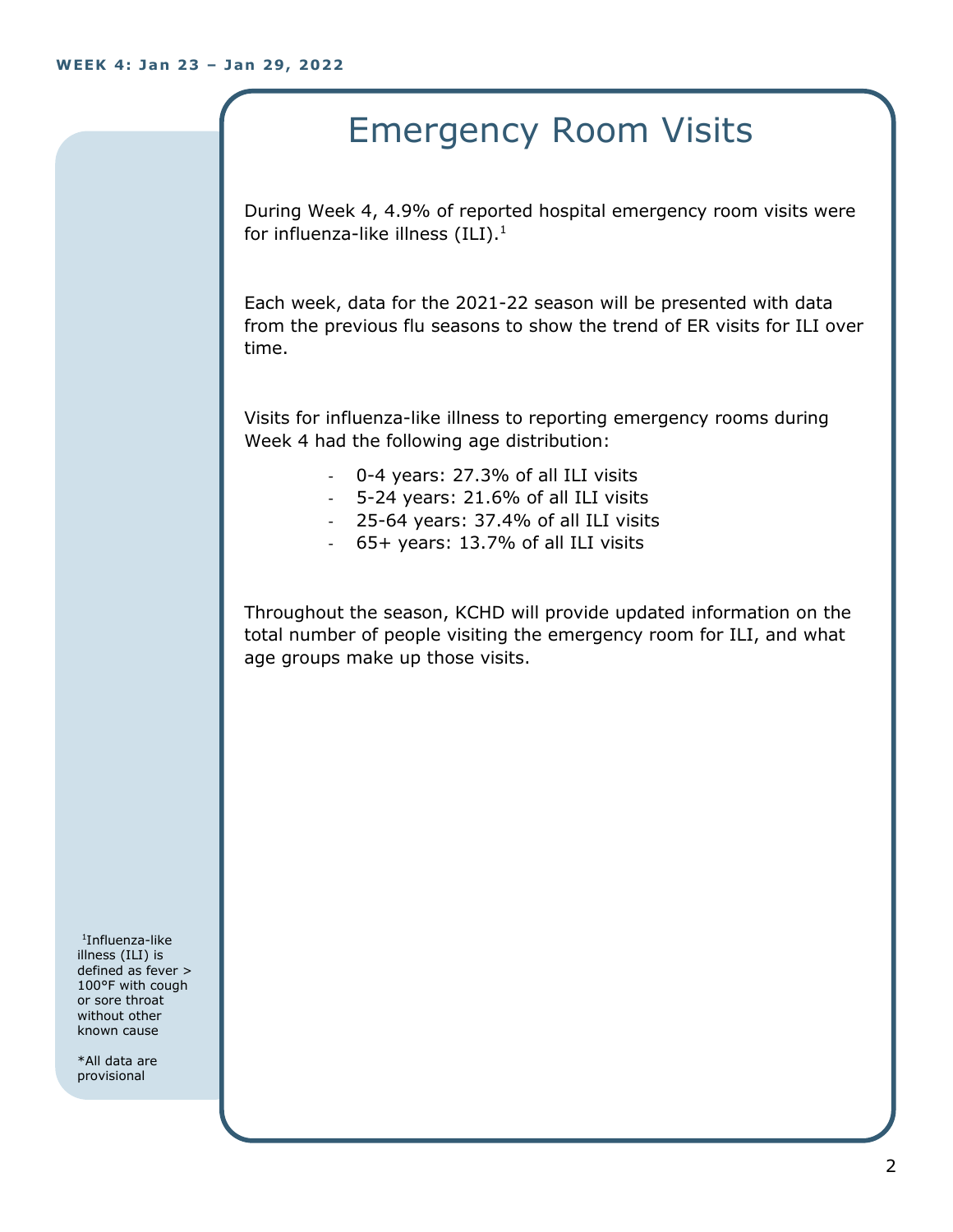

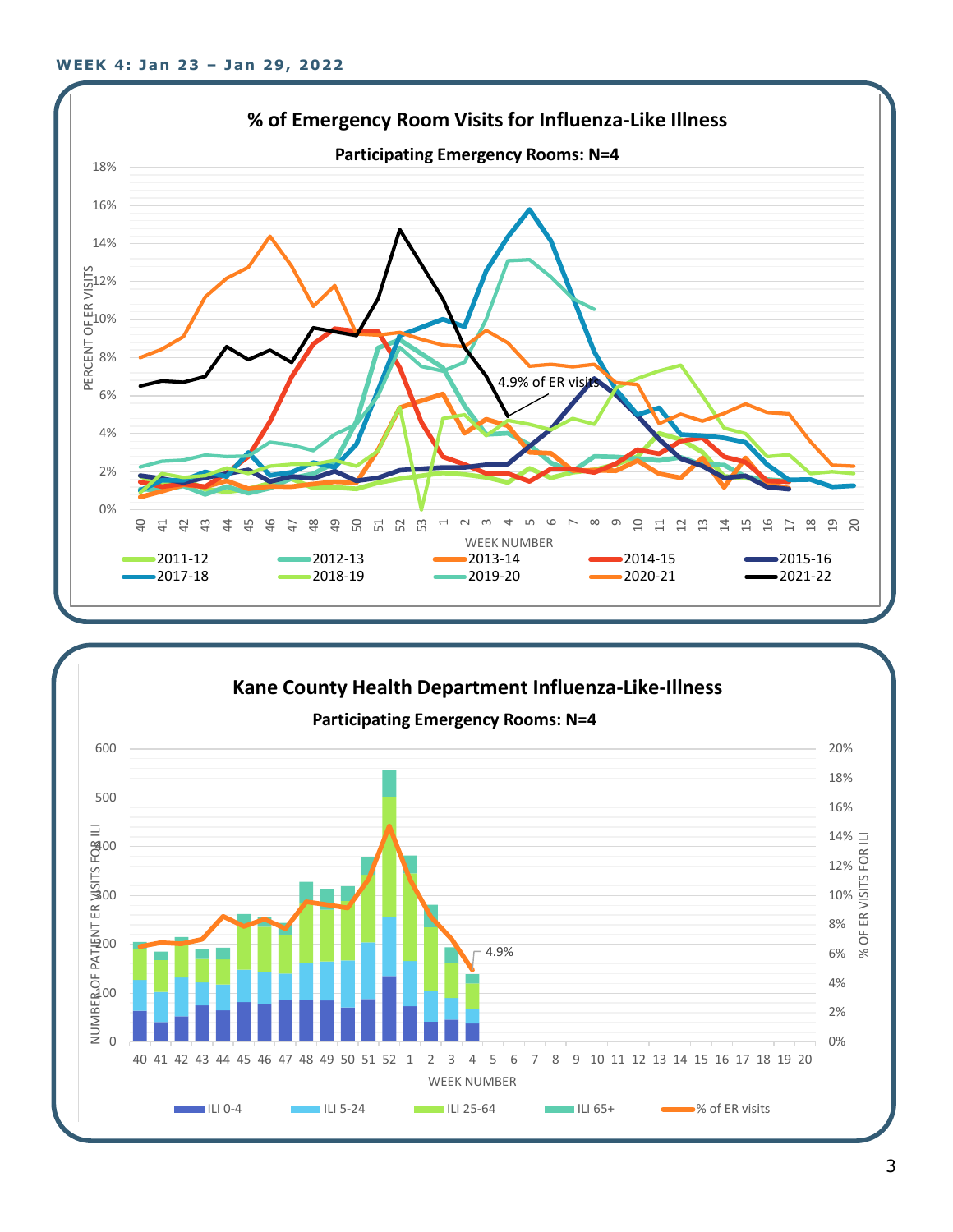# Laboratory Tests

| <b>Kane County Labs (5)</b>       | Week: 4       |                | <b>Season Total</b> |                |  |
|-----------------------------------|---------------|----------------|---------------------|----------------|--|
|                                   | <b>Number</b> | <b>Percent</b> | <b>Number</b>       | <b>Percent</b> |  |
| <b>Specimens Tested</b>           | 444           |                | 8302                |                |  |
| <b>Specimens Positive</b>         | 0             | $0.0\%$        | 159                 | 1.9%           |  |
| <b>Positive Specimens by Type</b> |               |                |                     |                |  |
| Influenza A                       |               | $0.0\%$        | 153                 | 96.2%          |  |
| Influenza B                       | O             | 0.0%           | 6                   | 3.8%           |  |
| Influenza AB                      | O             | $0.0\%$        | 0                   | 0.0%           |  |
| Unknown                           | ŋ             | 0.0%           |                     | 0.0%           |  |



Rapid influenza testing cannot distinguish influenza infections caused by novel influenza A viruses. The sensitivity of this type of testing has been shown to range between 20- 100% for seasonal influenza viruses. A negative result does not exclude influenza virus infection.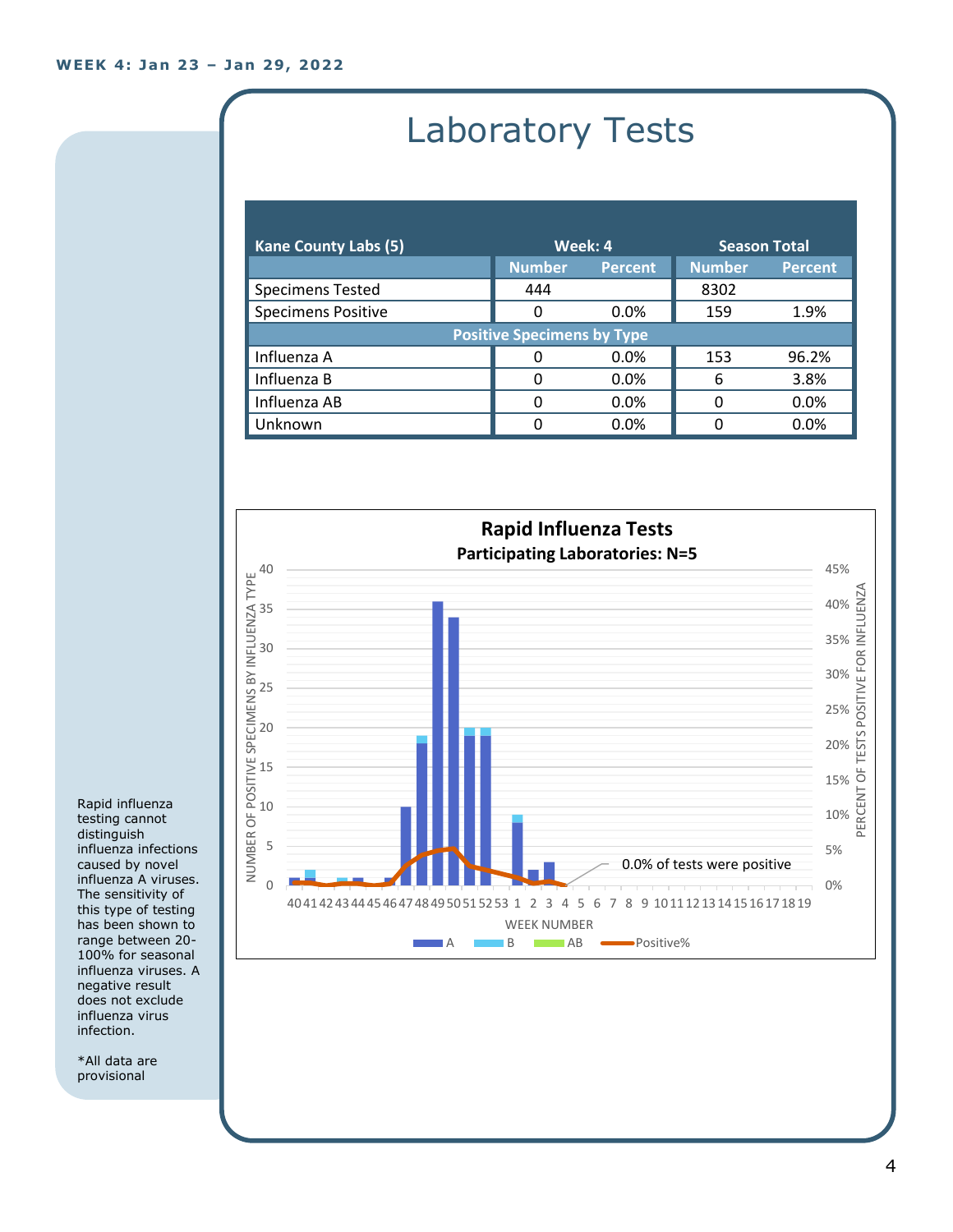### Student Absenteeism

The ILI absenteeism rate for public schools in Kane County is not being reported this year due to the demands of COVID-19 reporting and similar symptoms for both ILI and COVID-like illness.

Influenza-like illness (ILI) is defined as fever > 100°F with cough or sore throat without other known cause.